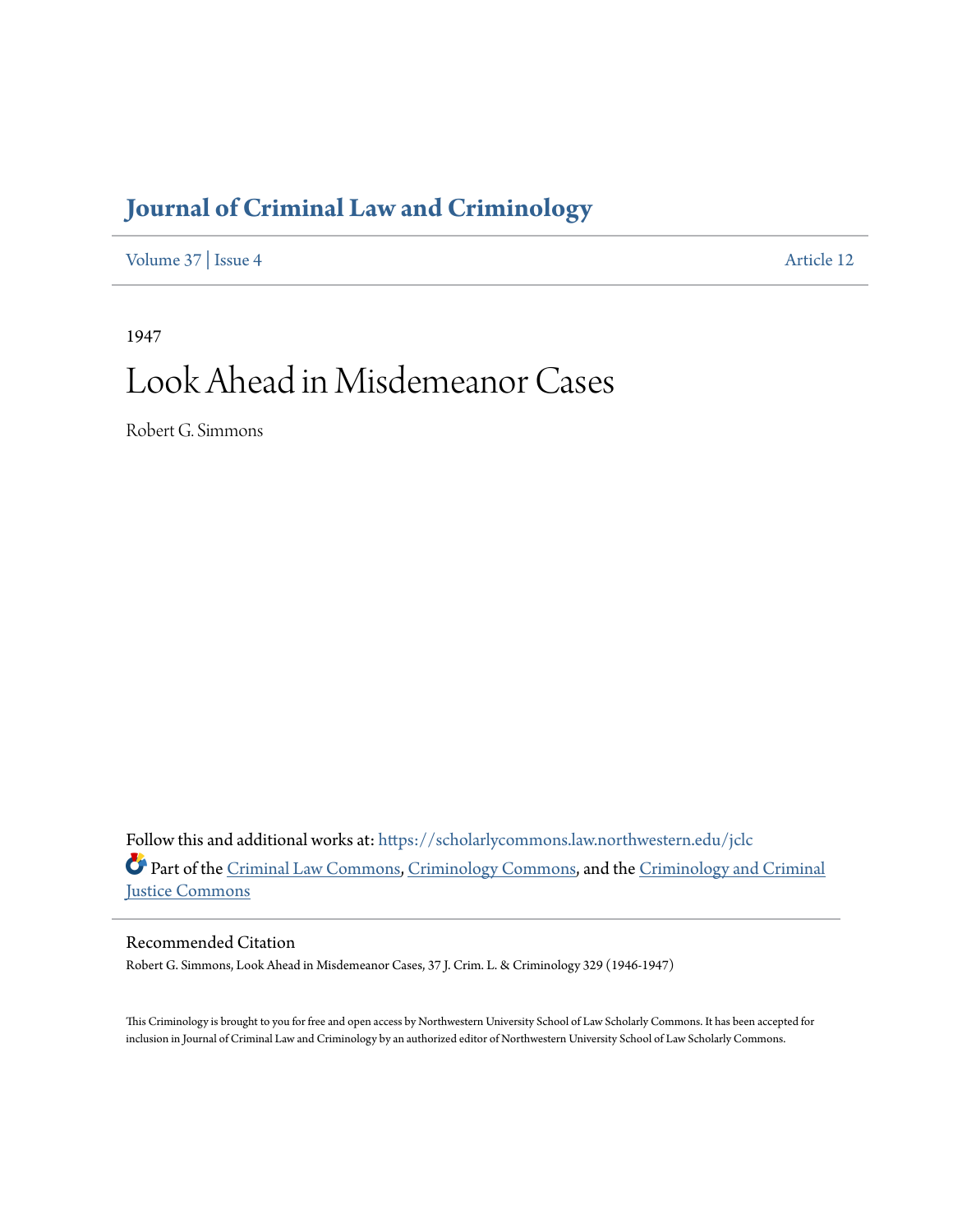## LOOK **AHEAD** IN **MISDEMEANOR CASES**

## Robert G. Simmons

(On April 26 of this year at the Second Annual Cook County Traffic Courts Conference, the Honorable Robert G. Simmons, Chief Justice of the Nebraska Supreme Court, addressed the Conference on the subject of the traffic problem and the handling of misdemeanor cases. In the following article he highlights the many points of interest which he discussed at the Conference.-EDIToR.)

The American Bar Association and affiliated organizations are constantly striving to improve the administration of justice. It has committees dealing with the problems of courts that handle traffic cases and misdemeanors. This paper has to do with those activities.

There are four interlocking objectives that should be in the minds of judges, prosecutors, and law enforcement officials: First, the recognition of the importance of each court, whatever its jurisdiction; second, the proper determination of the particular case that comes before the court; third, consideration of the effect created by the disposition of that'case upon other violations and other cases that may come before the court; and fourth, recognition of the effect created by the disposition of cases upon the public and its attitude toward the courts and government generally.

Courts which handle the type of cases we here are considering are generally referred to as inferior courts. That designation is erroneous. It has created in the minds of courts, the idea of inferiority with too. often resulting inferior work. It likewise has created the same notion in the public mind with resulting inattention to personnel, quarters, and quality of judicial action.

There are no inferior courts in the true sense. There are courts of different jurisdictions, but each court in and of itself in the exercise of its functions is not inferior to any other court. Whether it be a. justice of the peace, court, or the supreme court of the state or nation, each and every court operates in its own field, limited by statute or constitution. Within the boundaries of that jurisdiction, each court is inferior to **.no** other one. Appellate courts may review, affirm, reverse, or modify the judgnents of trial courts, but that is not because of superiority, but because of difference in jurisdiction. Trial courts exercise original jurisdiction generally denied appellate courts. **If** the appellate court is superior in one instance, then the trial court is superior in the other. The truth is that neither is inferior or superior to the other. We who are concerned directly in administering justice should view our courts in that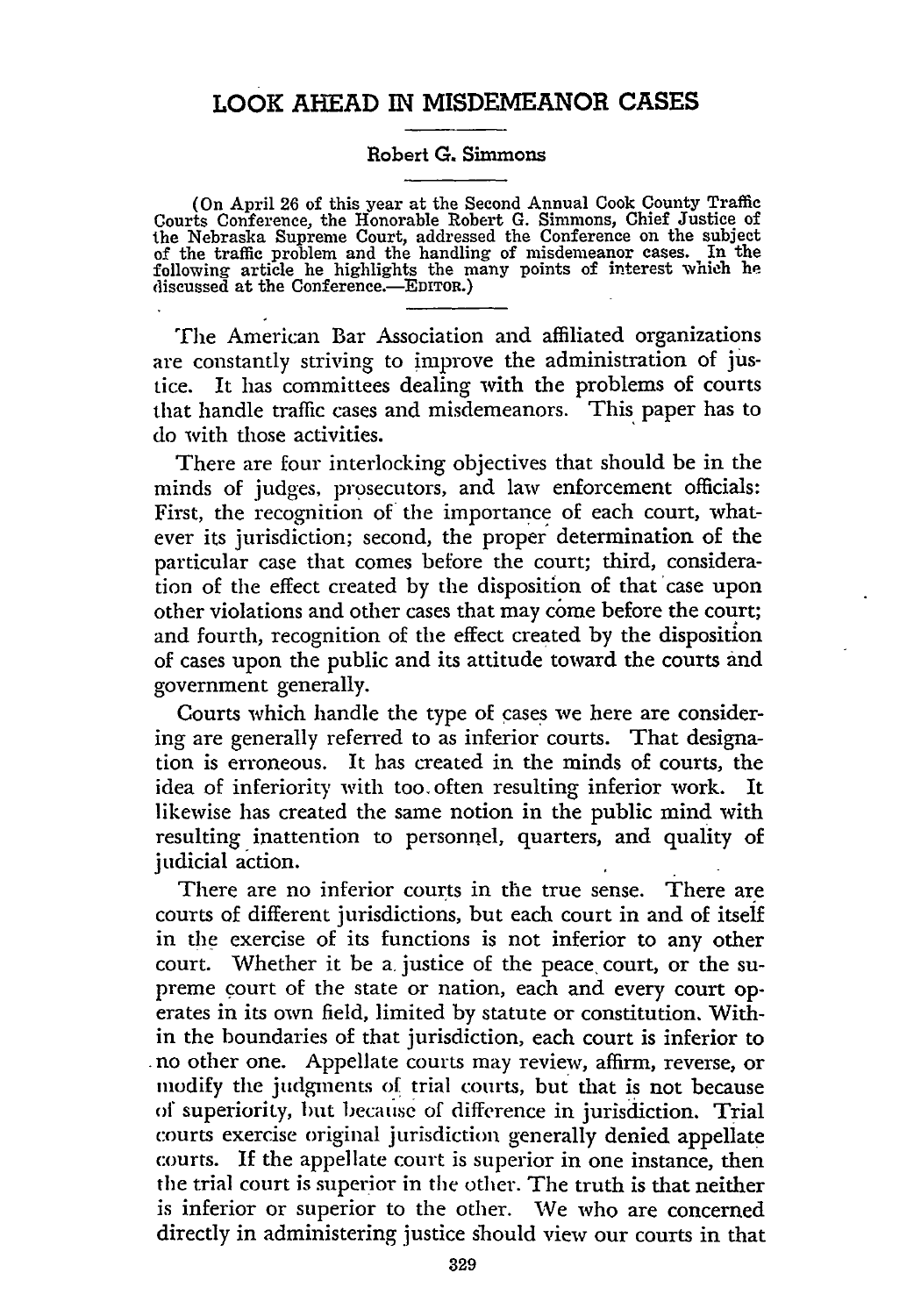light, and also undertake to secure that understanding of courts by the general public.

Relatively few litigants present their cause to appellate courts. A larger number present their cause to the trial courts of general jurisdiction. By far the greatest number have their only contact with the judicial system in the justice of the peace and municipal courts of the country. They know justice, or what passes for justice, as it is administered there. There the standards are set that guide the individual's conduct and determine his attitude. There he learns respect or disrespect for law.

The means of accomplishing the proper determination of a particular case may be simply stated. Proper charges should be brought, the evidence weighed, and a determination of guilt or innocence arrived at under established rules. When a finding of guilt is made, adequate penalties should be assessed in the light of the particular offense committed. Punishment should be sure and administered alike to all persons. For many judges and officials the case ends there. But that is not the end. What we do in the case before the court sets the standards for other cases yet to come, and affects vitally the administration of justice and the cause of good government.

We use the term "law enforcement." But we should so proceed as to encourage law observance. Trial and punishment are the exercise of a power from without and generally against the will of the one accused; law observance is the exercise of a desire and a willingness from within to comply with established rules, and is to be sought not only in the mind of the particular person before the court, but in the minds of all persons.

That motive to observe the law is retarded where political or so-called social or financial standing or position -or other elements influence either the filing of charges, their prosecution, or the penalty. Respect for law, the judicial system and government generally is either encouraged or discouraged in direct proportion to the quality of justice that is administered.

It is trite; but it bears repetition, to say ours is a government of divided powers. Note the difference in the functions when applied to the individual.

Many of our people have access, properly, to the chief executive of a state; relatively rare is the person who can present his cause to the chief executive of the nation. But when he does, he reaches that official by way of privilege, not by way of right. It is not the function of the executive to determine the personal problem of the individual citizen. He acts for the body politic as a whole.

Legislative bodies, state and national, act for the general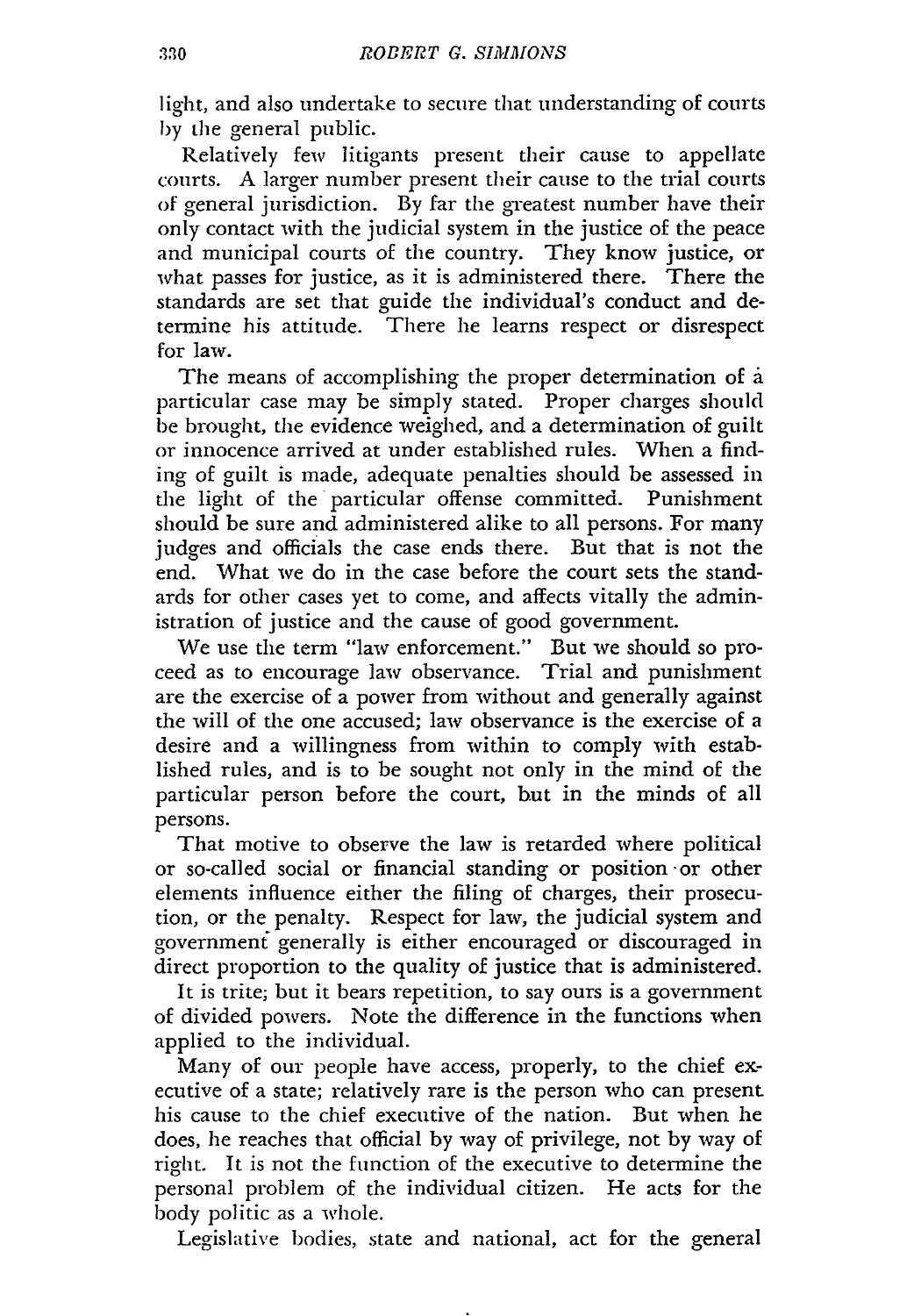public. No citizen now is permitted to go before a legislative body and say, "Here is the wrong I have suffered and here is the right I demand." He may be permitted to tell his story to a legislative committee and ask for remedial legislation, but determination of his problem is not a matter of right.

It is to the courts and to the courts alone that a person may go for justice when his rights are invaded or when charged with a law violation. There he may go as a matter of right, and there secure a judicial determination of the problem that confronts him. That feature distinguishes our system of government from many others now in existence elsewhere. The administering of justice according to law is a judicial function. As we administer it, or fail to do so, so do we promote and strengthen, or weaken and tend 'to destroy our American system. It is in the courts that the individual sees and knows justice or the lack of *it,* either as it is administered to him or to others.

How then may we promote this respect for law and law observance? First, in the physical set-up of the courtroom  $-$  it need not be elegant; it should be clean and orderly. The conduct of the trial should be dignified and yet considerate; it should not be, as too often it is, a hurried, careless procedure that becomes frequently a burlesque. This means that judges, prosecutors, and officers should respect themselves, their positions, and the functions they perform. From the judge's standpoint, the case may be routine, the issue trivial, the question uninteresting. From the litigant's standpoint, the case, the issue, the outcome, are important. He stands momentarily helpless before the judge. The power of government is touching him directly. It is his case that is being tried. That to him is the then important matter. The judge should so weigh his task as to recognize its gravity to the individual who is on trial. The judicial procedure and attitudes that exist in appellate courts could substantially and with profit be followed in every court, because in all courts government by law is functioning and justice to the individual is being administered.

Favoritism has no place in the administration of justice, yet too often it exists in many courts dealing with traffic violations and misdemeanors, and that to the detriment of good government. For instance - ticket fixing. If every person knows that every violator is dealt with equally and according to law, he is encouraged to respect the courts and the law. But where John Doe knows that Richard Roe and many others have been excused, either by arresting officers or courts, and he is held to account, then disrespect is taught concretely. The American instinctively believes in fair play. When an officer or a court consents to fix a traffic violation ticket so as to avoid trial or